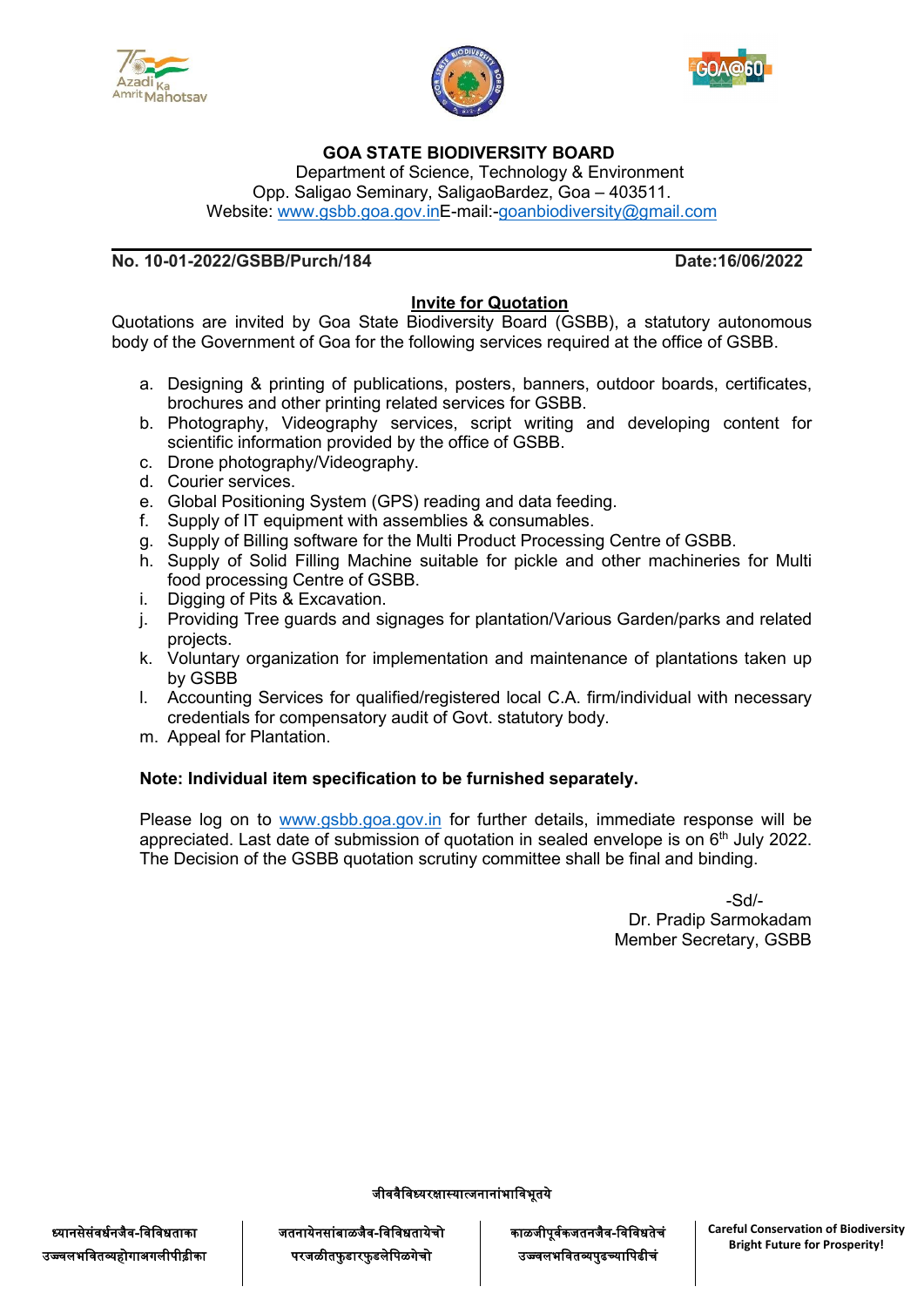# **Sub- Quotations invited for various services by Goa State Biodiversity Board (GSBB).**

Goa State Biodiversity Board (GSBB) is a statutory autonomous body of the Government of Goa entrusted with the following functions

> a) Advice the State Government, subject to any guidelines issued by the Central Government, on matters relating to the conservation of biodiversity, sustainable use of its components and equitable sharing of the benefits arising out of the utilization of biological resources.

> b) Regulate by granting of approvals or otherwise request for commercial utilization or bio-survey and bio-utilization of any biological resource by Indians.

> c) Perform such other functions as may be necessary to carry out the provisions of this Act or as may be prescribed by the State Government.

a. **Designing & printing of publications, posters, banners, outdoor boards and other printing related services for GSBB.** (Rates of various paper types, single colour and multicolored prints in each type, designing including illustrative designs, photographic collages and editing, specific poster designing, banner / ecofriendly boards on cloth, signages, long lasting outdoor boards, signages and boards for parks and garden trees, etc. item wise rates should be quoted with credentials and proofs of work executed including purchase / service orders, photos of jobs carries out and contacts to verify the same, selected vendor will also need to prepare urgent job works including transport , loading, unloading charges of outdoor boards should be mentioned to ensure ease of comparison and billing )

| Sr. | Type / Nature of job   Size /   Minimum   Rate   Amount   Remarks |                |          |  |  |
|-----|-------------------------------------------------------------------|----------------|----------|--|--|
| No. |                                                                   | <b>Details</b> | Quantity |  |  |
|     |                                                                   |                |          |  |  |
| 2   |                                                                   |                |          |  |  |
| 3   |                                                                   |                |          |  |  |
| 4   |                                                                   |                |          |  |  |
| 5   |                                                                   |                |          |  |  |

जीववैविध्यरक्षास्यात्जनानांभाविभूतये

ध्यानसेसंवर्धनजैव-विविधताका उज्ज्वलभवितव्यहोगाअगलीपीढीका जतनायेनसांबाळजैव-विविधतायेचो परजळीतफुडारफुडलेपिळगेचो

काळजीपूर्वकजतनजैव-विविधतेचं

उजवजनववावाुव््कवावीचज **Careful Conservation of Biodiversity Bright Future for Prosperity!**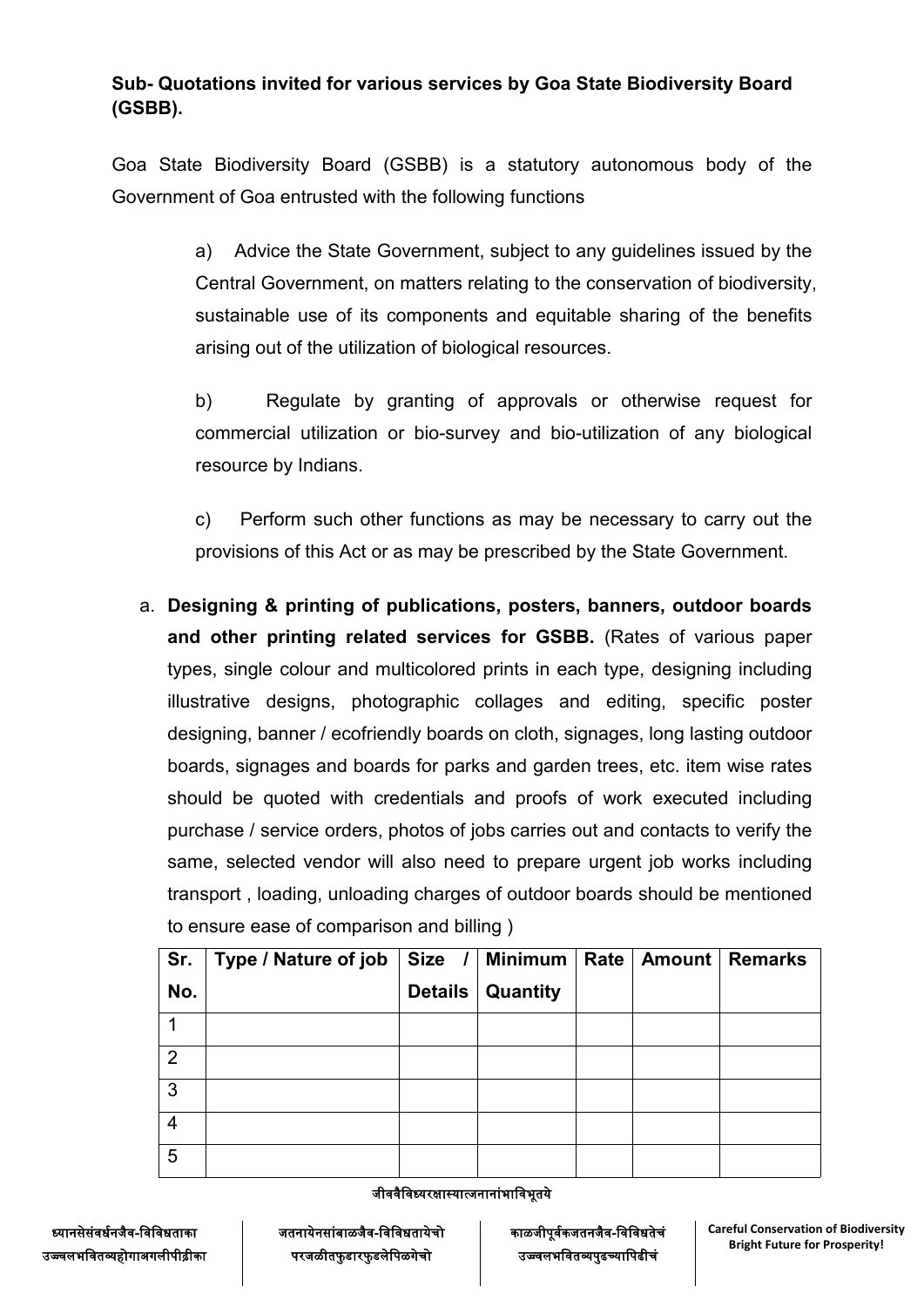In case vendors have additional details to furnish they can use detailed format as per their convenience to enable exact compensation.

- b. **Photography, Videography services, script writing and developing content for scientific information provided by the office of GSBB.** (For Indoor/Outdoor photography/videography. These include videos or images for web-sites, web magazines, documentary films, reportages, institutional or educational films, television commercials and publicity, or any other visual or audio-visual report that may be used for public diffusion or telecast. The agency will submit the draft copy of the document in soft format to the office of GSBB. There shall be no compromise on quality of the work and work will be assigned on time bound basis. Before finalizing the proof shall be shared for the approval of Member Secretary, GSBB. The video captured, data/information and images collected shall not be used for any other purpose without permission of Member Secretary, GSBB in writing).
- c. **Drone photography/Videography** (Same as category b).
- **d. Courier services** (Shall apply with their respective format)
- e. **Global Positioning System (GPS) reading and data feeding.** (Per sq. unit of area covered for survey, authentic universally accepted, validated and properly calibrated methodology formats, gazettes, tools & techniques shall be deployed by engaging services of suitably qualified/trained expert and a proper certificate with evidences shall be furnished along with the jobs carried out in the compatible format.
- f. Supply of IT equipment with assemblies & consumables
- g. Supply of Billing software for the Multi Product Processing Centre of GSBB (As per prescribed Format)
- h. Supply of Solid Filling Machine suitable for pickle and other machineries for Multi food processing.

| Sr.No | <b>Item Specification</b> | Quantity | Rate $(7)$    | <b>Other Charges include</b>  |  |
|-------|---------------------------|----------|---------------|-------------------------------|--|
|       |                           |          | including GST | transport/installation/mainte |  |
|       |                           |          |               | nance etc.                    |  |
|       |                           |          |               |                               |  |
|       |                           |          |               |                               |  |
|       |                           |          |               |                               |  |

## **The quotation should be submitted in the below given format:**

#### जीववैविध्यरक्षास्यात्जनानांभाविभूतये

जतनायेनसांबाळजैव-विविधतायेचो परजळीतफुडारफुडलेपिळगेचो

काळजीपूर्वकजतनजैव-विविधतेचं

उजवजनववावाुव््कवावीचज **Careful Conservation of Biodiversity Bright Future for Prosperity!**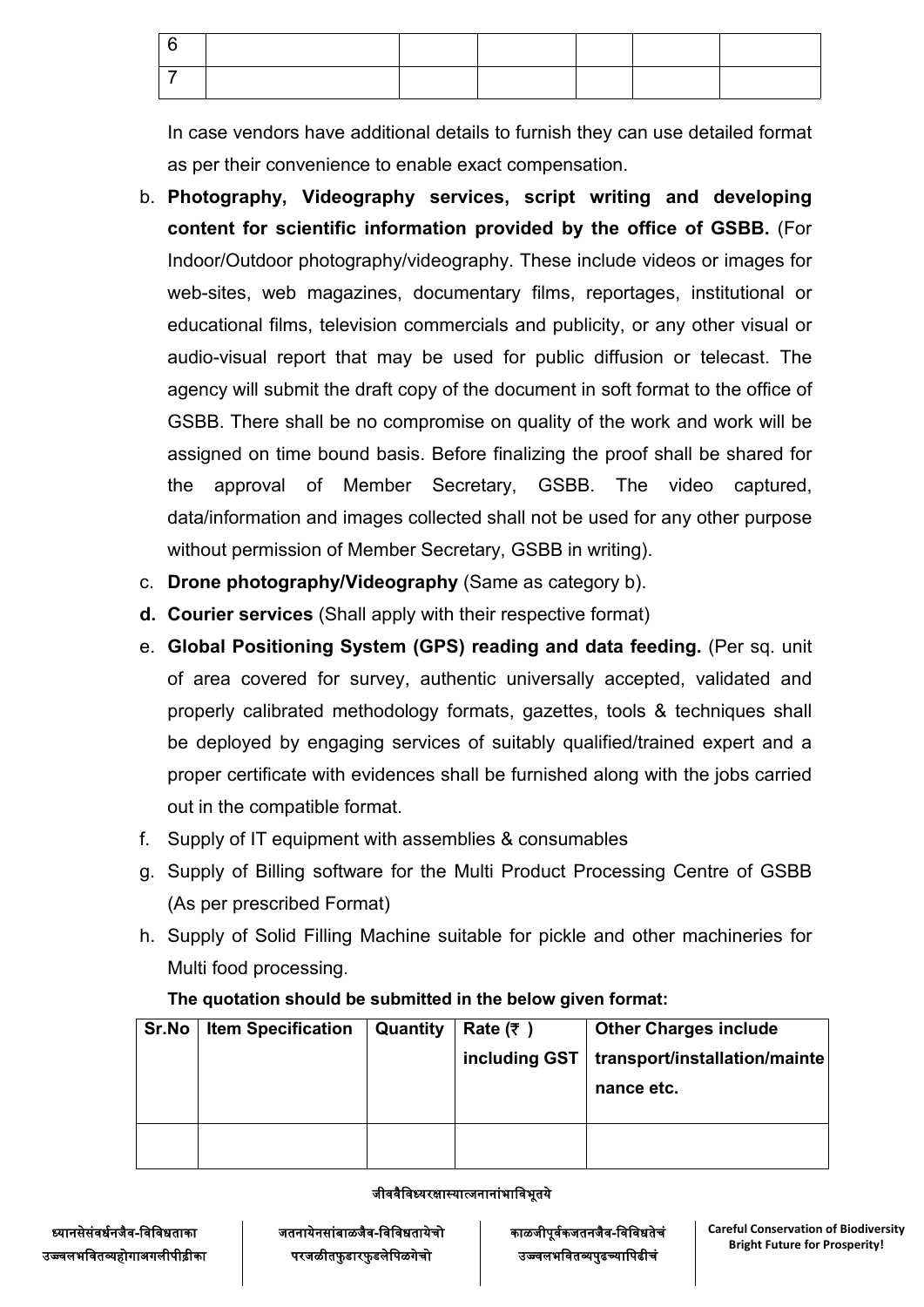No extra charges will be paid other than specified above.

# **i. Digging of pits & excavation**

| <b>Sr.N</b> Work Description | Unit $(m2)$ | Quantity | Rate (₹) | <b>Minimum</b> |
|------------------------------|-------------|----------|----------|----------------|
|                              |             |          |          | Qty (If any)   |
|                              |             |          |          |                |
|                              |             |          |          |                |
|                              |             |          |          |                |

Rate shall be inclusive of Raw material, labour, transport, loading, unloading, other charges etc. No other extra charges will be paid by GSBB. Work assigned shall be completed within the time specified as per work order of the GSBB.

- j. **Providing Tree guards and signages for plantation/Various Garden/parks and related projects.** (Providing various Cost effective and eco-friendly options to GSBB, tree guard shall be installed at the desired location in the manner as directed by GSBB in long lasting, non-corrosive and should not cause any harm to the livestock and should include loading and unloading cost and installing the same around the plant by ensuring sufficient setback and should be long lasting for more than five years. Also mention locations for. E.g in and around village panchayat only or ready to take nearby panchayat areas or taluka/state level. 1% Retention amount will be kept with GSBB as security deposit for the period of five years.)
- k. **Voluntary organization for implementation and maintenance of plantations taken up by GSBB** (Maintenance and harvesting of plants / trees for the period 25 years, ensuring non-destructive and sustainable harvesting of fruits, supporting local livelihoods through this activity within nominal amount)
- l. **Accounting Services** for qualified local CA form/individual with necessary credential required to conduct audit of Govt. Statutory Body. (Providing accounting services which includes internal audit on monthly basis, assist in maintaining books of accounts and return filling, financial year audit and other accounting services as required by GSBB. Certificate of incorporation or documents need to be furnished along with the application (Local Individual/firm can apply).

जीववैविध्यरक्षास्यात्जनानांभाविभूतये

ध्यानसेसंवर्धनजैव-विविधताका उज्ज्वलभवितव्यहोगाअगलीपीढ़ीका जतनायेनसांबाळजैव-विविधतायेचो परजळीतफुडारफुडलेपिळगेचो

काळजीपूर्वकजतनजैव-विविधतेचं

उजवजनववावाुव््कवावीचज **Careful Conservation of Biodiversity Bright Future for Prosperity!**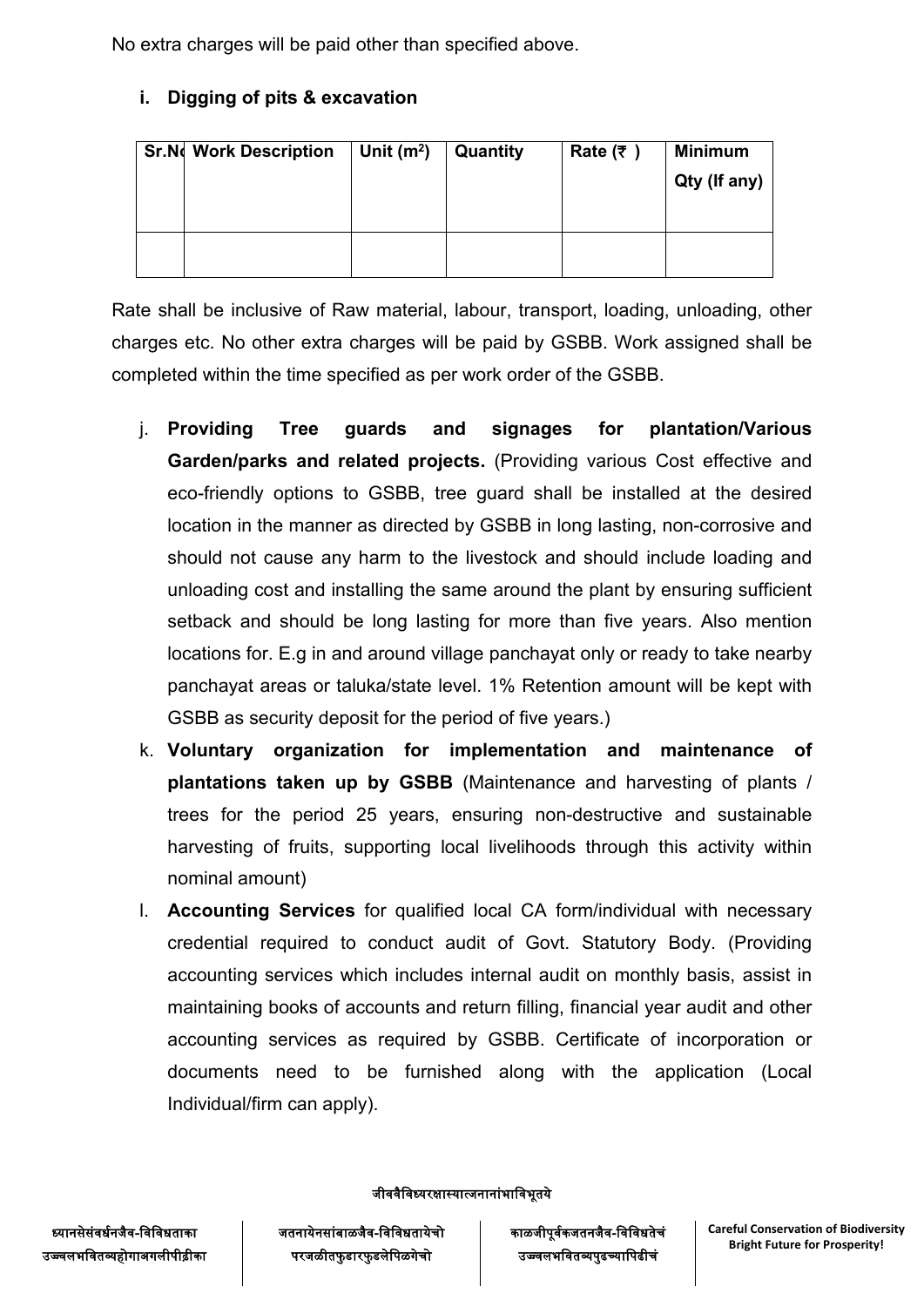# **APPLICATION FORMAT**

**NAME OF THE FIRM**: \_\_\_\_\_\_\_\_\_\_\_\_\_\_\_\_\_\_\_\_\_\_\_\_\_\_\_\_\_\_\_\_\_\_\_\_\_\_\_\_\_\_\_\_\_\_\_\_\_\_

**ADDRESS: \_\_\_\_\_\_\_\_\_\_\_\_\_\_\_\_\_\_\_\_\_\_\_\_\_\_\_\_\_\_\_\_\_\_\_\_\_\_\_\_\_\_\_\_\_\_\_\_\_\_\_\_\_\_\_\_\_\_\_**

**CONTACT NO.** \_\_\_\_\_\_\_\_\_\_\_\_\_\_\_\_\_\_\_\_\_\_\_\_\_\_\_\_\_\_\_\_\_\_\_\_\_\_\_\_\_\_\_\_\_\_\_\_\_\_\_\_\_\_\_

| Sr.No. | <b>Work Description</b> | Fees in (Rs.)<br>including GST |
|--------|-------------------------|--------------------------------|
|        |                         |                                |
|        |                         |                                |

The above quoted fee is inclusive of Professional Fee and Cost of manpower etc.

We are agreed to all the tender conditions and payment terms and the fee quoted above by the Firm will not change during the contract period.

## **Authorized Signatory of the Firm & Seal**

**Date:**

**Place:**

m. **Appeal for plantation** (Voluntary organization with necessary credentials maintained upkeep sustainability harvest by imparting livelihood training to the local people and involve in local people).

The quotations shall be submitted for the above-mentioned services from various vendors on or before 06/07/2022 at the office of Goa State Biodiversity Board (GSBB) in a sealed envelope. For the terms and conditions kindly log, on to [www.gsbb.goa.gov.in](http://www.gsbb.goa.gov.in) or may contact GSBB office address.

जीववैविध्यरक्षास्यात्जनानांभाविभूतये

ध्यानसेसंवर्धनजैव-विविधताका उज्ज्वलभवितव्यहोगाअगलीपीढ़ीका जतनायेनसांबाळजैव-विविधतायेचो परजळीतफुडारफुडलेपिळगेचो

काळजीपूर्वकजतनजैव-विविधतेचं उजवजनववावाुव््कवावीचज **Careful Conservation of Biodiversity**

**Bright Future for Prosperity!**